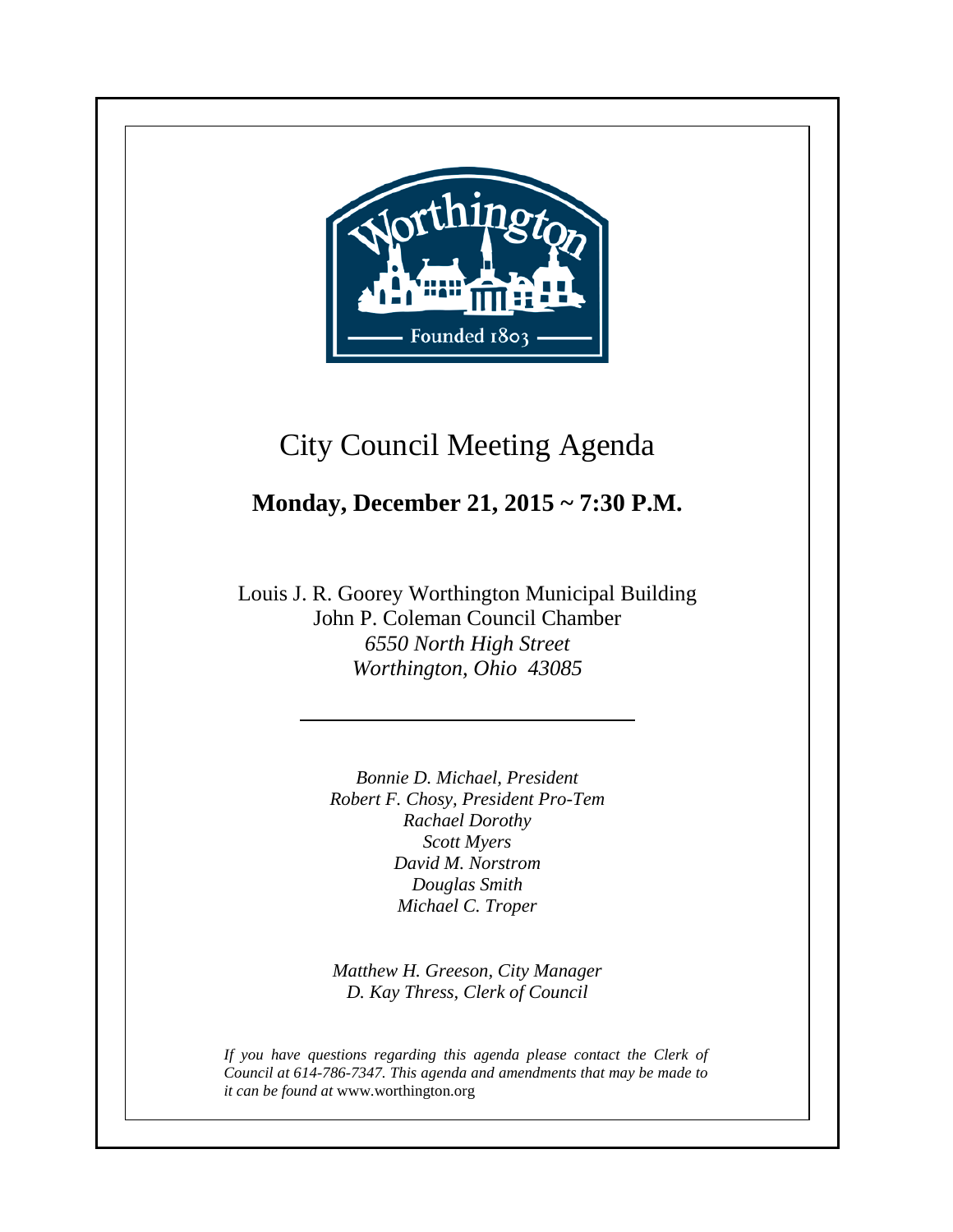## **CALL TO ORDER**

Roll Call

Pledge of Allegiance

### **SPECIAL PRESENTATION**

### **1) Resolution No. 60-2015**

Expressing the Appreciation and Best Wishes of the Worthington City Council to Dr. Robert F. Chosy for his Outstanding Service as a Member of City Council and for his Service to the Community.

#### **ADJOURNMENT**